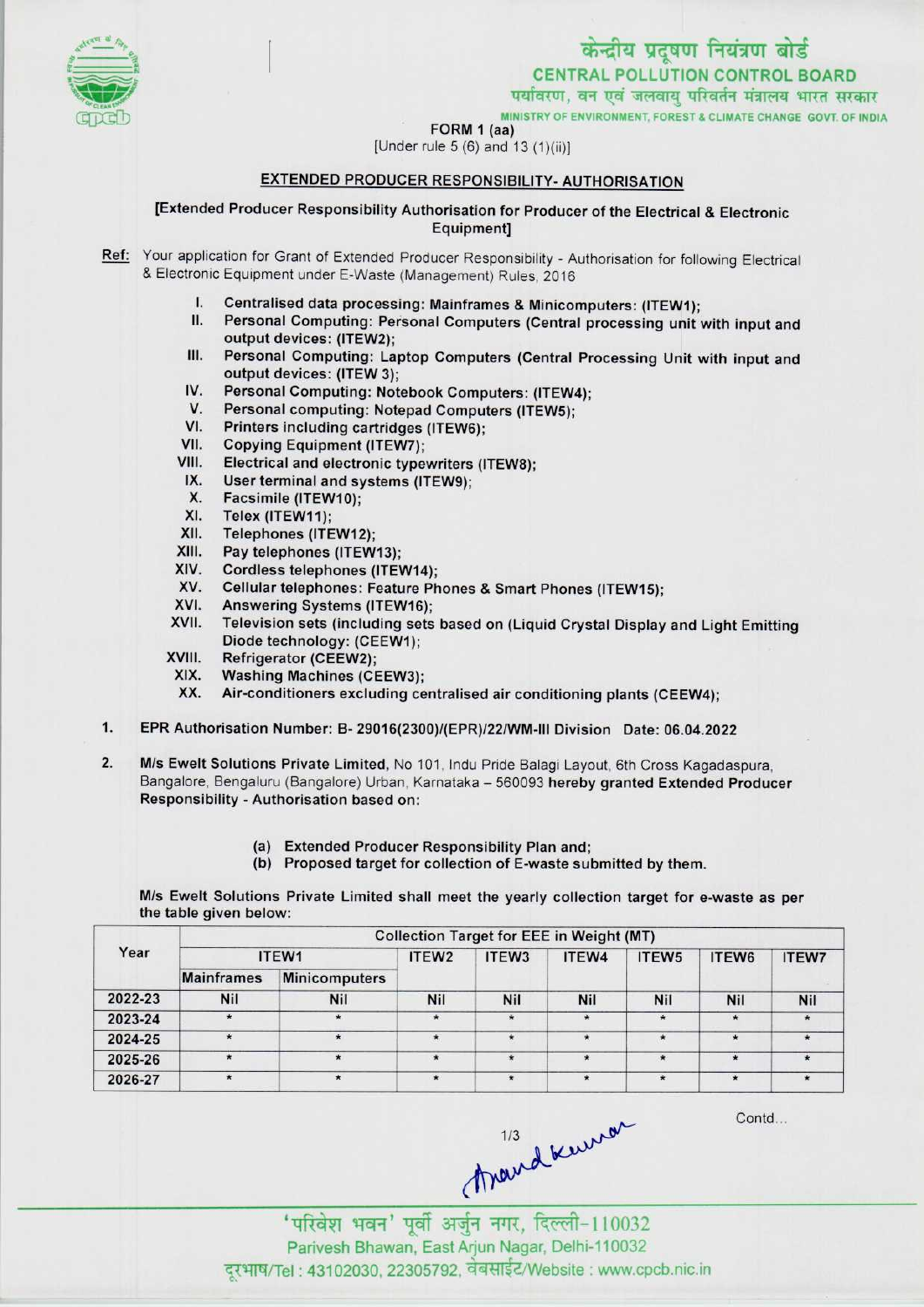

| Year    | <b>Collection Target for EEE in Weight (MT)</b> |            |               |               |            |         |            |                          |                        |  |  |
|---------|-------------------------------------------------|------------|---------------|---------------|------------|---------|------------|--------------------------|------------------------|--|--|
|         | ITEW8                                           | ITEW9      | ITEW10        | ITEW11        | ITEW12     | ITEW13  | ITEW14     | ITEW <sub>15</sub>       |                        |  |  |
|         |                                                 |            |               |               |            |         |            | Feature<br><b>Phones</b> | Smart<br><b>Phones</b> |  |  |
| 2022-23 | Nil                                             | <b>Nil</b> | Nil           | Nil           | <b>Nil</b> | Nil     | <b>Nil</b> | Nil                      | <b>Nil</b>             |  |  |
|         |                                                 |            | $\star$       | $\pmb{\star}$ | $\star$    |         | $\star$    | $\star$                  | $\star$                |  |  |
| 2023-24 | $\star$                                         | $\star$    |               |               |            |         |            |                          | $\star$                |  |  |
| 2024-25 | $\star$                                         | $\star$    | $\star$       | $\star$       | $\star$    | $\star$ | $\star$    | $\star$                  |                        |  |  |
|         |                                                 |            | $\star$       | $\star$       | $\star$    | $\star$ | $\star$    | $\star$                  | $\star$                |  |  |
| 2025-26 | $\star$                                         | $\star$    |               |               |            |         |            |                          | $\star$                |  |  |
| 2026-27 | $\star$                                         |            | $\pmb{\star}$ | $\star$       | $\star$    | $\star$ | $\star$    | $\star$                  |                        |  |  |

| Year    |            | <b>Collection Target for EEE in Weight (MT)</b> |                   |                   |       |  |  |
|---------|------------|-------------------------------------------------|-------------------|-------------------|-------|--|--|
|         | ITEW16     | CEEW1                                           | CEEW <sub>2</sub> | CEEW <sub>3</sub> | CEEW4 |  |  |
| 2022-23 | <b>Nil</b> | <b>Nil</b>                                      | <b>Nil</b>        | <b>Nil</b>        | Nil   |  |  |
| 2023-24 |            |                                                 |                   |                   |       |  |  |
| 2024-25 |            |                                                 |                   | $\star$           |       |  |  |
| 2025-26 |            |                                                 |                   |                   |       |  |  |
| 2026-27 |            |                                                 |                   |                   |       |  |  |

- 3. The Authorisation shall be valid for a period of five (5) years from date of issue with following conditions:
	- i. You shall strictly follow the approved Extended Producer Responsibility plan, a copy of which is enclosed herewith as Enclosure-I;
- ii. You shall ensure that collection mechanism or collection Centres are set up or designated as per the details given in the Extended Producer Responsibility plan and that shall be completed before the proposed dates if any in the EPR Plan {list of collection Centres and the toll free numbers for reverse logistics enclosed); **Example 12**<br> **Example 12**<br> **Example 12**<br> **Example 12**<br> **Example 12**<br> **Example 12**<br> **Example 12**<br> **Example 12**<br> **Example 12**<br> **Example 12**<br> **Example 12**<br> **Example 12**<br> **Example 12**<br> **Example 12**<br> **Example 12**<br> **Example 12** 
	- iii. You shall ensure that all the collected e-waste is channelized to your PRO M/s Swach Enviro E-Waste India Pvt. Ltd. 3rd Floor, H N 13, BLK-PU, Pitampura, North West Delhi, Delhi, 110034 and records shall be maintained at recycler/dismantler and your end;
	- iv. You shall maintain records, in Form-2 of these Rules, of e-waste and make such records available for scrutiny by Central Pollution Control Board;
	- v. You shall file annual returns in Form-3 to the Central Pollution Control Board on or before 30th day of June following the financial year to which that returns relates.

## vi. General Terms & Conditions of the Authorisation:

- a. The authorisation shall comply with provisions of the Environment (Protection) Act, 1986 and the E-waste (Management) Rules.2016 made there under;
- b.The authorisation or its renewal shall be produced for inspection at the request of an officer authorised by the Central Pollution Control Board;
- c.Any change in the approved Extended Producer Responsibility plan should be informed to Central Pollution Control Board within 15 days on which decision shall be communicated by Central Pollution Control Board within sixty days; Solutions relates.<br>
Solutions and the Environment (Protection) Act, 19<br>
there under;<br>
d for inspection at the request of an official;<br>
Responsibility plan should be informed<br>
prior permission of the Central Pollut<br>
e/point
- d. It is the duty of the authorised person to take prior permission of the Central Pollution It is the duty of the authorised person to take pro-permitting the facility which are part

Thand Kuman